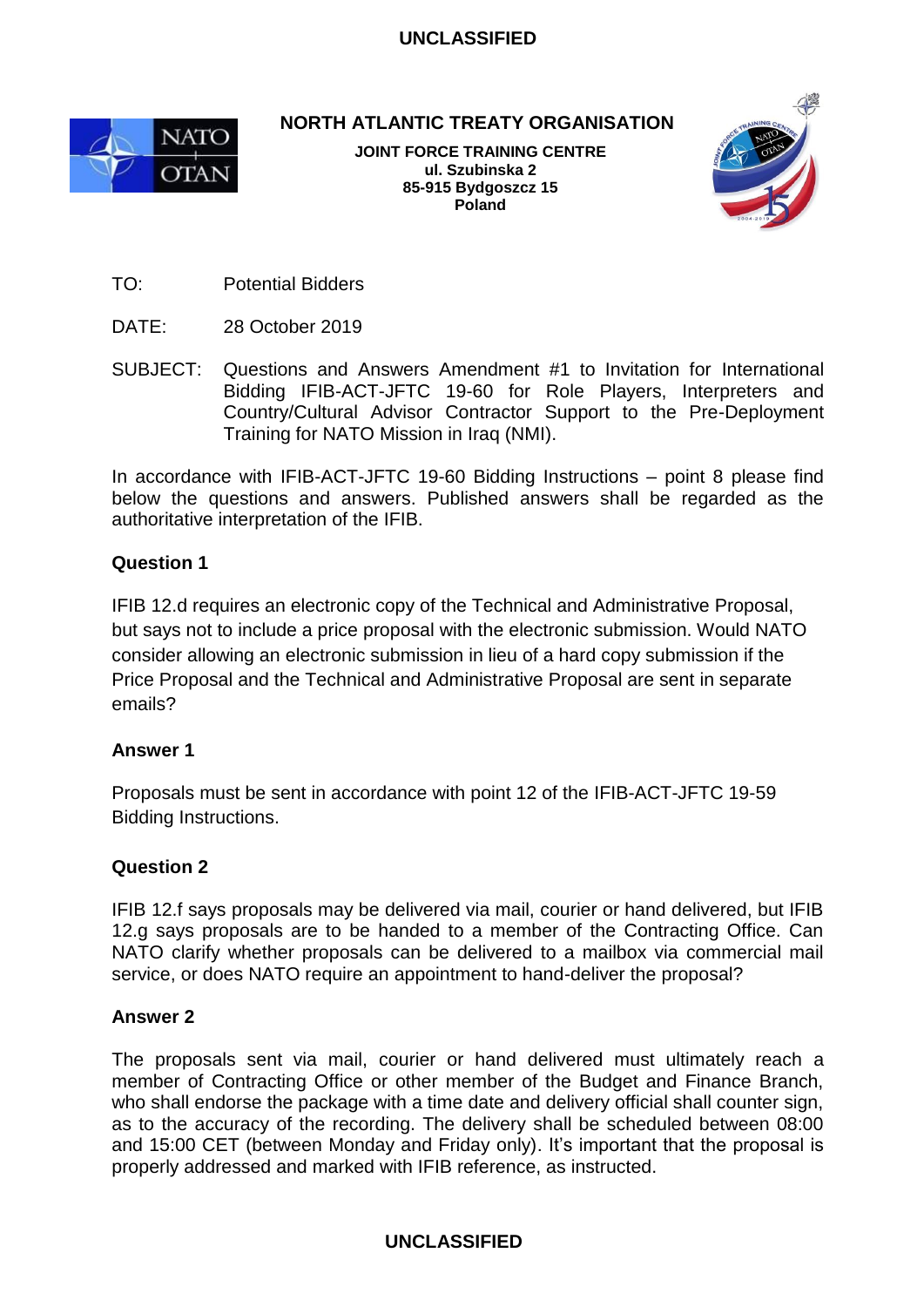### **Question 3**

Like other service-based solicitations being issued through the JFTC which could be awarded for multiple years, we strongly advised NATO to allow separate option year pricing for years 2021 to 2024. Forcing industry to hold firm-fixed pricing for 5 years increases significant risk of non-performance due to future inflation and other changes in the labor market.

#### **Answer 3**

JFTC is not going to amend the Mandatory Price Proposal Format. The offered prices shall remain fixed for the contract duration.

#### **Question 4**

Would JFTC confirm what ranks are required/preferred for each of the ten (10) role player uniforms?

#### **Answer 4**

The rank structure has to be adjusted for each pre-deployment training (PDT) iteration according to the planned advisor interactions. This is going to change over time according to the evolving mission reality. Therefore, the required amount of rank signs will be communicated to the Contractor by the JFTC team prior each PDT iteration. For the last PDT NMI 19-2, the requirement was to provide the following Army ranks:

- 2 sets of major general,
- 6 sets of brigadier general,
- 6 sets of colonel.

### **Question 5**

Would JFTC confirm that only the following atmospherics are required for each of the six (6) interaction offices:

-Desk Flag (Iraqi) -Wall Flag (Iraqi) -Wall picture of Iraqi Leadership -Wall picture of Iraqi country scenery

If more atmospherics are required/preferred, please specify as this is an incurred cost.

### **Answer 5**

With regards to the required decoration, the bidder needs to understand that the requirement is to create a most realistic environment in order to prepare future advisors also in terms of cultural awareness. The minimum requirement shall include the items listed in the Statement of Work (SOW), point 14.1.5. The Bidders shall be aware that the cost of the Iraq atmospherics for decorating up to 6 interaction offices will be reimbursed by JFTC separately for after PDT 20-1. Consequently the Bidders are not tided only to these items listed as examples in the SOW and are encouraged to equip these offices with other appropriate atmospherics as well.

#### **UNCLASSIFIED**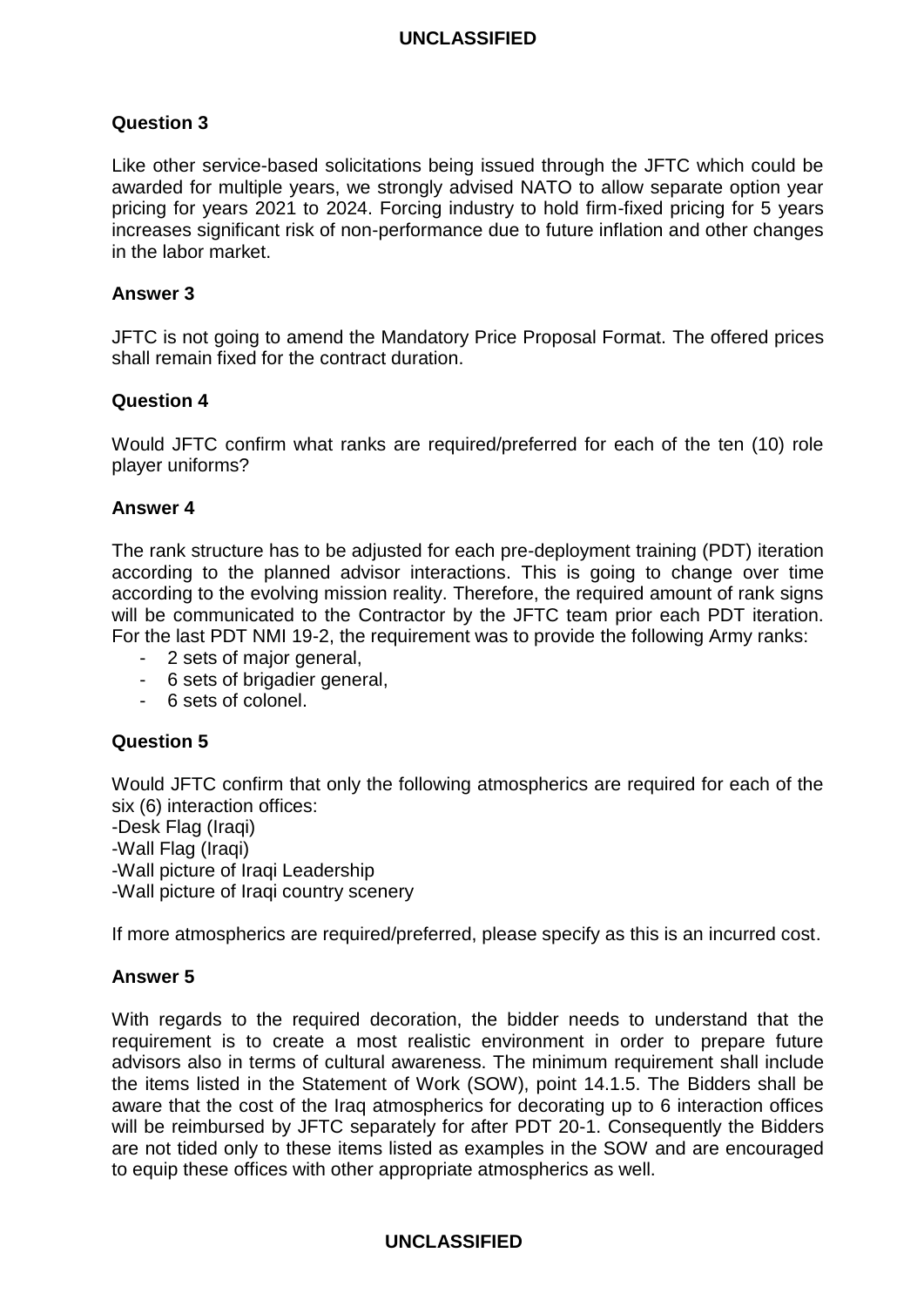# **Question 6**

Does NATO have a preferred format for the customer reference letter/s?

### **Answer 6**

No. There is no preferred format for the customer reference letter/s.

# **Question 7**

Past Performance Information Form (Enclosure 4): Requirements (h) and (k) for client reference information appears to be a duplicate—can you confirm or clarify what different information is requested in each requirement?

### **Answer 7**

For requirement (h) Bidders shall provide the general Name, Address, Fax, email and Telephone No. of Reference. For requirement (k) Bidders shall provide Complete Contact Information for client (Name, address, POC name, e-mail, tel. #), especially the Point of Contact details to enable JFTC to contact an individual familiar with the contract and it's performance.

### **Question 8**

With regard to the NMI RP/INT/Cultural Advisor roles. We note that a Technical Evaluation Matrix has been created – and is contained within the paperwork. Question 1: Please can you confirm that named RPs/INTs/Cultural Advisor are not required for the bid?

Question 2: Please can you confirm that there is no requirement to complete the TEM for bid submission, but rather that the text on Page entitled: SOW Annex B is correct. If successful at tender, prior to a TE, the company would then need to complete a TEM for JFTC approval.

After receiving the Purchase Order the Contractor shall provide the list of Role Players, Interpreters and Country/Cultural Advisor who meet below listed requirements. This list shall be sent to the Contracting Officer Technical Representative (COTR) for acceptance. Apart from the list the Contractor shall provide filled in Technical Evaluation Matrix for each proposed Key Personnel. This documentation shall be provided to the COTR within 14 calendar days from receiving the PO.

Individuals' résumés will be measured against each of the criteria specified below in order to ascertain whether the individuals have adequately demonstrated that they possess the required qualifications. Examples of how detailed knowledge levels were attained are expected. Ultimately the Contractor shall clearly demonstrate by providing unequivocal reference to where the candidate/s meets the criteria set forth in this SOW.